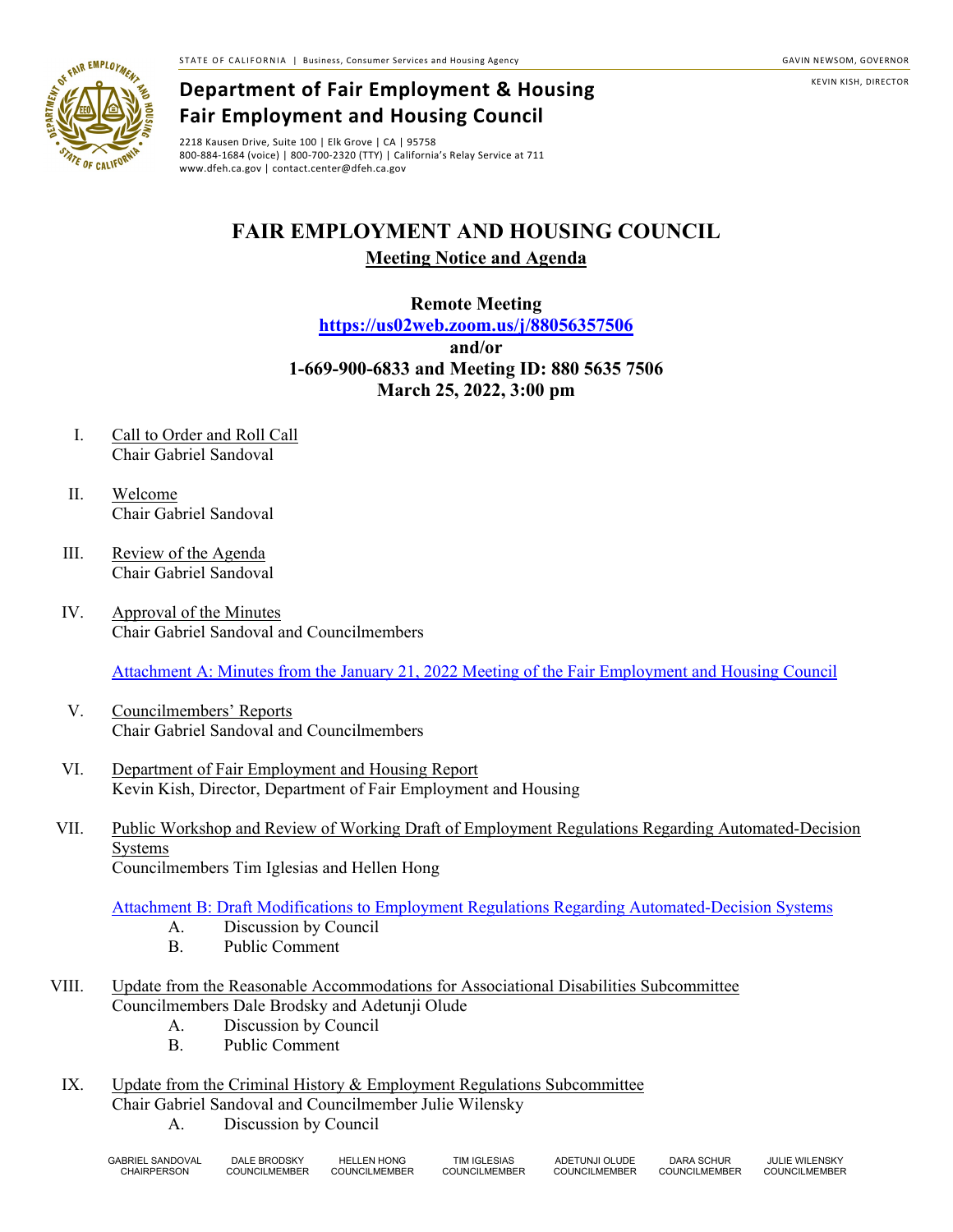- B. Public Comment
- X. Update from Government Code Section 11135 Regulations Subcommittee Councilmembers Dale Brodsky and Dara Schur
	- A. Discussion by Council
	- B. Public Comment
- XI. Update from the Hate Violence Subcommittee Chair Gabriel Sandoval and Councilmember Dale Brodsky A. Discussion by Council
	- B. Public Comment
- XII. Update from the Algorithms and Bias Hearing Subcommittee Councilmembers Tim Iglesias and Hellen Hong
	- A. Discussion by Council
	- B. Public Comment
- XIII. Update from the Housing Regulations Review Subcommittee Councilmembers Dara Schur and Tim Iglesias
	- A. Discussion by Council
	- B. Public Comment
- XIV. Update from the Real Estate Lending and Restrictive Covenants Subcommittee Councilmembers Tim Iglesias and Hellen Hong A. Discussion by Council
	- B. Public Comment
- XV. Update from the Unruh Act Subcommittee Councilmembers Adetunji Olude and Julie Wilensky
	- A. Discussion by Council
	- B. Public Comment
- XVI. Update from the Community Education and Outreach Subcommittee Chair Gabriel Sandoval and Councilmember Hellen Hong A. Discussion by Council
	- B. Public Comment
- XVII. Discussion Regarding Additional Subcommittee Assignments Chair Gabriel Sandoval and Councilmembers
	- A. Discussion by Council
	- B. Public Comment
	- C. Action by Council
- XVIII. Further Public Comment
	- XIX. Adjournment

\_\_\_\_\_\_\_\_\_\_\_\_\_\_\_\_\_\_\_\_\_\_\_\_\_\_\_\_\_\_\_\_\_\_\_\_\_\_\_\_\_\_\_\_\_\_\_\_\_\_\_\_\_\_\_\_\_\_\_\_\_\_\_\_\_\_\_\_\_\_\_\_\_\_\_\_\_\_\_\_\_\_\_\_\_\_\_\_\_\_\_\_\_\_\_\_\_ Meetings of the Fair Employment and Housing Council (Council) of the Department of Fair Employment and Housing (DFEH) are open to the public except when specifically noticed otherwise in accordance with the Open Meeting Act. Public comments will be taken on agenda items at the time the specific item is raised. The Council may take action on any item listed on the agenda, unless listed as informational only. All times are approximate and subject to change. Agenda items may be taken out of order to accommodate speakers and to maintain a quorum. The meeting may be cancelled without notice. For verification of the meeting and its webcast address, call (916) 207-7959or access DFEH's Web site at www.dfeh.ca.gov. To submit comments during the webcast, e-mail [FEHCouncil@dfeh.ca.gov.](mailto:FEHCouncil@dfeh.ca.gov)